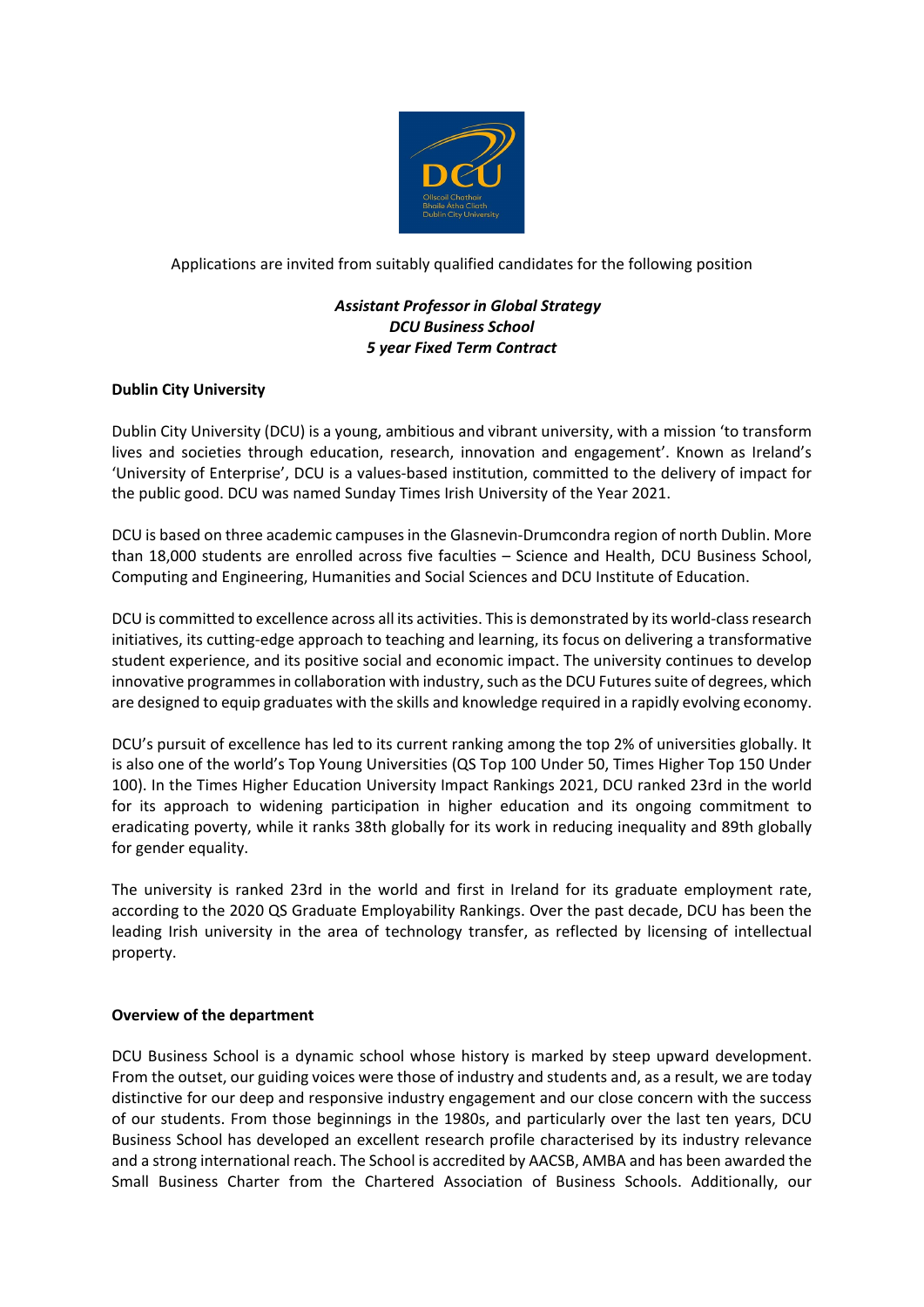programmes have relevant professional accreditations. DCU Business School is an engaged, innovative internationally-focused school which prides itself on its excellent reputation for impacting students, the academic community, industry and wider society.

### **Role Profile**

The successful candidate will be a member of the Work, Psychology and Strategy Group in DCU Business School. S/he will conduct high quality research and teaching in strategic management, global strategy or international business and will also participate in the School's external engagement activities. Further, the successful candidate is expected to contribute to programme management, research supervision and the service activities of the School and University.

Further information concerning DCU Business School is provided in the *Information Pack for Candidates* available:

<https://business.dcu.ie/wp-content/uploads/2021/12/Recruitment-Brochure-2022.pdf>

## **Duties and Responsibilities**

Please refer to the post advertisement for detail of same.

### **External Engagement**

To enhance the reputation and impact of DCU Business School through engagement in external academic, business, professional, public sector and community activities (approved by the Executive Dean, where appropriate).

### **Qualifications and Experience**

Candidates must have a PhD (or be close to submitting a PhD for examination) in Global Strategy or a related discipline (e.g. Strategic Management, Sustainable Management, International Business, Global Leadership) and have a strong academic record. Previous teaching and research experience is required and a relevant professional qualification, where appropriate, is welcomed. Relevant industry experience is desirable.

We are seeking candidates who have a well-defined research plan and have the capability to publish in high impact international journals. Candidates should have (or be able to develop) international networks and collaborations. Candidates should also demonstrate excellent interpersonal and communication skills consistent with the highest quality of teaching and learning, together with evidence of successful teamwork and a collegial approach.

The successful candidate will have the opportunity to play an important role in the further development of the School's national and international reputation, and to make a significant contribution to the research activity and industry engagement of the School and to the design, delivery and management of programmes at undergraduate, postgraduate and executive levels.

### **Essential Training**